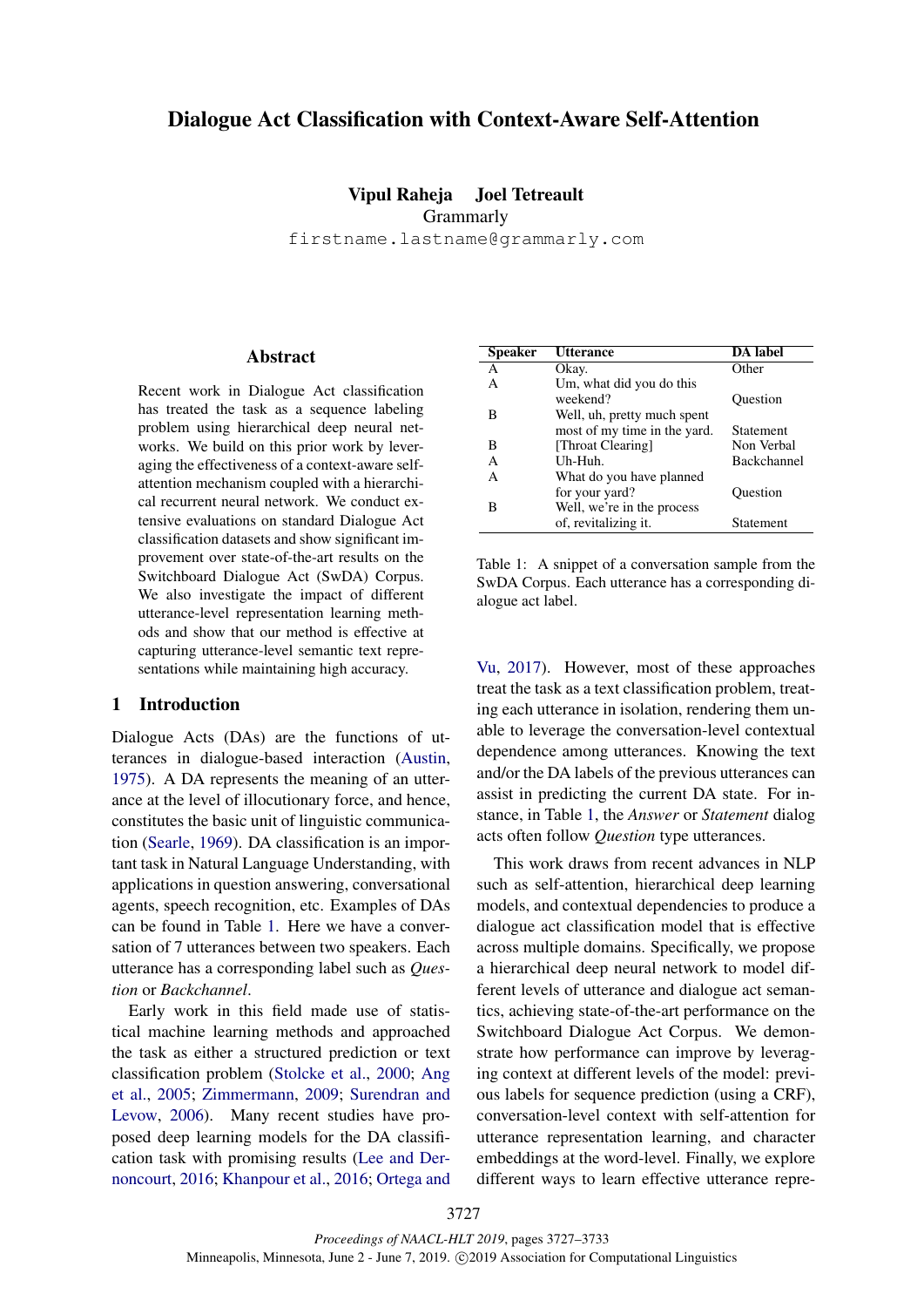sentations, which serve as the building blocks of our hierarchical architecture for DA classification.

# 2 Related Work

A full review of all DA classification methods is outside the scope of the paper, thus we focus on two main classes of approaches which have dominated recent research: those that treat DA classification as a text classification problem, where each utterance is classified in isolation, and those that treat it as a sequence labeling problem.

Text Classification: [Lee and Dernoncourt](#page-5-2) [\(2016\)](#page-5-2) build a vector representation for each utterance, using either a CNN or RNN, and use the preceding utterance(s) as context to classify it. Their model was extended by [Khanpour et al.](#page-5-3) [\(2016\)](#page-5-3) and [Or](#page-5-4)[tega and Vu](#page-5-4) [\(2017\)](#page-5-4). [Shen and Lee](#page-6-4) [\(2016\)](#page-6-4) used a variant of the attention-based encoder for the task. [Ji et al.](#page-5-5) [\(2016\)](#page-5-5) use a hybrid architecture, combining an RNN language model with a latent variable model.

Sequence Labeling: [Kalchbrenner and Blunsom](#page-5-6) [\(2013\)](#page-5-6) used a mixture of sentence-level CNNs and discourse-level RNNS to achieve state-of-the-art results on the task. Recent works [\(Li and Wu,](#page-5-7) [2016;](#page-5-7) [Liu et al.,](#page-5-8) [2017\)](#page-5-8) have increasingly employed hierarchical architectures to learn and model multiple levels of utterance and DA dependencies. [Kumar et al.](#page-5-9) [\(2018\)](#page-5-9), [Chen et al.](#page-5-10) [\(2018\)](#page-5-10) and [Tran](#page-6-5) [et al.](#page-6-5) [\(2017\)](#page-6-5) used RNN-based hierarchical neural networks, using different combinations of techniques like last-pooling or attention mechanism to encode sentences, coupled with CRF decoders. [Chen et al.](#page-5-10) [\(2018\)](#page-5-10) achieved the highest performance to date on the two datasets for this task.

Our work extends these hierarchical models and leverages a combination of techniques proposed across these prior works (CRF decoding, contextual attention, and character-level word embeddings) with self-attentive representation learning, and is able to achieve state-of-the-art performance.

### 3 Model

The task of DA classification takes a conversation  $C$  as input, which is a varying length sequence of utterances  $U = \{u_1, u_2, ... u_L\}$ . Each utterance  $u_i \in U$ , in turn, is a sequence of varying lengths of words  $\{w_i^1, w_i^2, ..., w_i^{N_i}\}$ , and has a corresponding target label  $y_i \in Y$ . Hence, each conversation (i.e. a sequence of utterances) is mapped to a corresponding sequence of target

<span id="page-1-0"></span>

Figure 1: Model Architecture

labels  $Y = \{y_1, y_2, ..., y_L\}$ , which represents the DAs associated with the corresponding utterances.

Figure [1](#page-1-0) shows the overall architecture of our model, which involves three main components: (1) an utterance-level RNN that encodes the information within the utterances at the word and character-level; (2) a context-aware selfattention mechanism that aggregates word representations into utterance representations; and (3) a conversation-level RNN that operates on the utterance encoding output of the attention mechanism, followed by a CRF layer to predict utterance labels. We describe them in detail below.

### 3.1 Utterance-level RNN

For each word in an utterance, we combine two different word embeddings: GloVe [\(Pennington](#page-5-11) [et al.,](#page-5-11) [2014\)](#page-5-11) and pre-trained ELMo representations [\(Peters et al.,](#page-5-12) [2018\)](#page-5-12) with fine-tuned task-specific parameters, which have shown superior performance in a wide range of tasks. The word embedding is then concatenated with its CNN-based 50- D character-level embedding [\(Chiu and Nichols,](#page-5-13) [2016;](#page-5-13) [Ma and Hovy,](#page-5-14) [2016\)](#page-5-14) to get the complete word-level representations. The motivation behind incorporating subword-level information is to infer the lexical features of utterances and named entities better.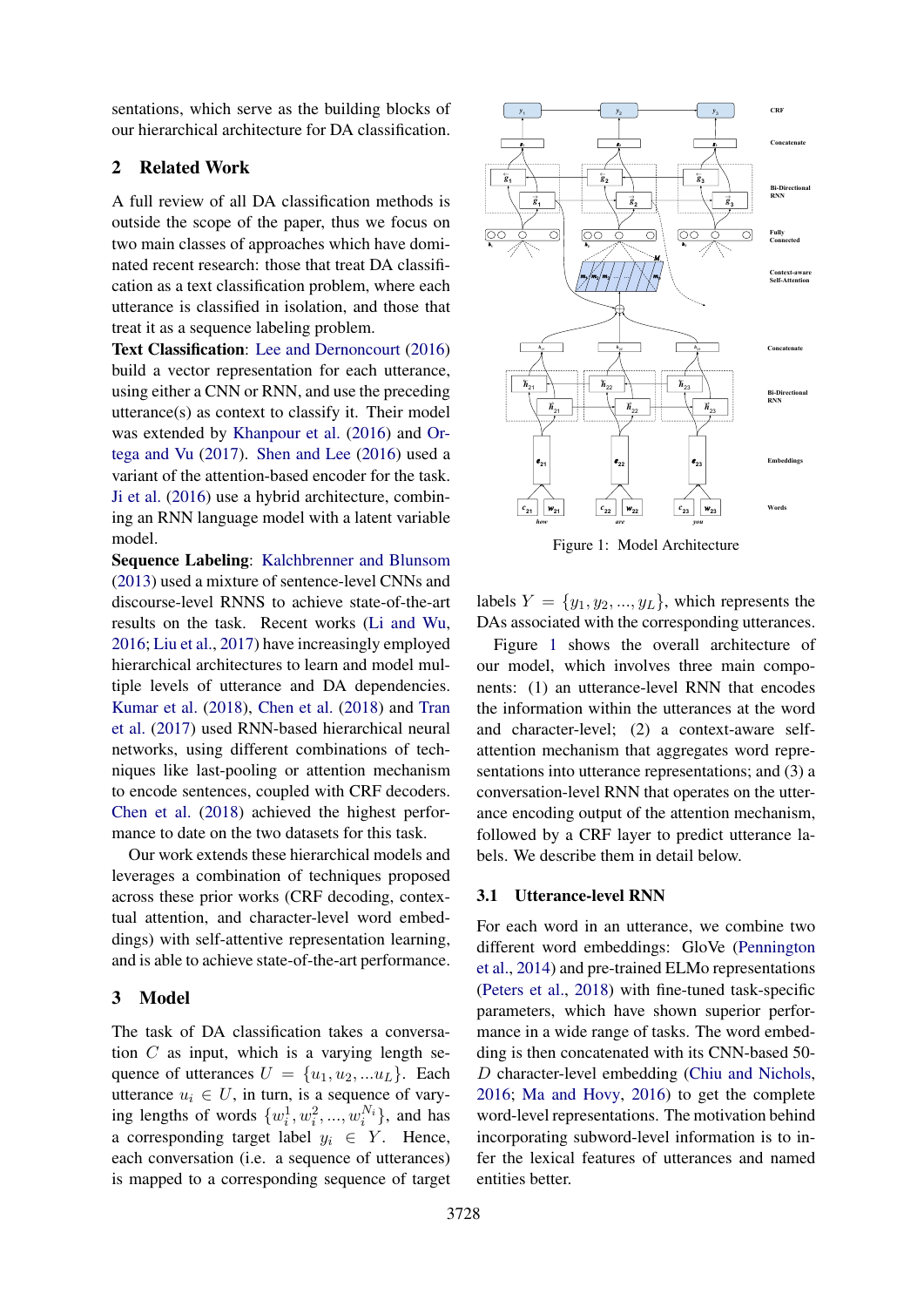The word representation layer is followed by a bidirectional GRU (Bi-GRU) layer. Concatenating the forward and backward outputs of the Bi-GRU generates the utterance embedding that serves as input to the utterance-level context-aware selfattention mechanism which learns the final utterance representation.

### 3.2 Context-aware Self-attention

Self-attentive representations encode a variablelength sequence into a fixed size, using an attention mechanism that considers different positions within the sequence. Inspired by [Tran et al.](#page-6-5) [\(2017\)](#page-6-5), we use the previous hidden state from the conversation-level RNN (Section [3.3\)](#page-2-0), which provides the context of the conversation so far, and combine it with the hidden states of all the constituent words in an utterance, into a self-attentive encoder [\(Lin et al.,](#page-5-15) [2017\)](#page-5-15), which computes a 2D representation of each input utterance. We follow the notation originally presented in [Lin et al.](#page-5-15) [\(2017\)](#page-5-15) to explain our modification of their selfattentive sentence representation below.

An utterance  $u_i$ , which is a sequence of n words  $\{w_i^1, w_i^2, ... w_i^n\}$ , is mapped into an embedding layer, resulting in a d-dimensional word embedding for every word. It is then fed into a bidirectional-GRU layer, whose hidden state outputs are concatenated at every time step.

$$
\overrightarrow{h_i^j} = \overrightarrow{GRU}(w_i^j, \overrightarrow{h_i^{j-1}})
$$
 (1)

$$
\overleftarrow{h_i^j} = \overleftarrow{GRU}(w_i^j, \overleftarrow{h_i^{j+1}}) \tag{2}
$$

$$
\mathbf{h}_{\mathbf{i}}^{\mathbf{j}} = concat(\overrightarrow{h_i^j}, \overleftarrow{h_i^j})
$$
 (3)

$$
H_i = {\mathbf{h_i^1, h_i^2, ... h_i^n}}
$$
 (4)

 $H_i$  represents the n GRU outputs of size 2u (u is the number of hidden units in a unidirectional GRU).

The contextual self-attention scores are then computed as follows:

<span id="page-2-1"></span>
$$
S_i = W_{s2} \tanh(W_{s1} H_i^T + W_{s3} \overrightarrow{g_{i-1}} + \mathbf{b}) \quad (5)
$$

Here,  $W_{s1}$  is a weight matrix with a shape of  $d_a \times 2u$ ,  $W_{s2}$  is a matrix of parameters of shape  $r \times d_a$ , where r and  $d_a$  are hyperparameters we can set arbitrarily, and  $W_{s3}$  is a parameter matrix of shape  $d_a \times k$  for the conversational context, where  $k$  is another hyperparameter that is the size of a hidden state in the conversation-level RNN (size of  $\overrightarrow{g_{i-1}}$ ), and b is a vector representing bias.

Equation [5](#page-2-1) can then be treated as a 2-layer MLP with bias, with  $d_a$  hidden units,  $W_{s1}$ ,  $W_{s2}$  and  $W_{s3}$ as weight parameters. The scores  $S_i$  are mapped into a probability matrix  $A_i$  by means of a softmax function:

$$
A_i = softmax(S_i) \tag{6}
$$

which is then used to obtain a 2-d representation  $M_i$  of the input utterance, using the GRU hidden states  $H_i$  according to the attention weights provided by  $A_i$  as follows:

$$
M_i = A_i H_i \tag{7}
$$

This 2-d representation is then projected to a 1-d embedding (denoted as  $h_i$ ), using a fullyconnected layer. The conversation-level GRU then operates over this 1-d utterance embedding, and hence, we can represent  $g_i$  as:

$$
\overrightarrow{g_i} = \overrightarrow{GRU}(\mathbf{h_i}, \overrightarrow{g_{i-1}})
$$
 (8)

$$
\overleftarrow{g_i} = \overrightarrow{GRU}(\mathbf{h_i}, \overrightarrow{g_{i+1}}) \tag{9}
$$

$$
\mathbf{g_i} = concat(\overrightarrow{g_i}, \overleftarrow{g_i}) \tag{10}
$$

gi then provides the conversation-level context used to learn the attention scores and 2-d representation  $(M_{i+1})$  for the next utterance in the conversation  $(h_{i+1})$ .

### <span id="page-2-0"></span>3.3 Conversation-level RNN

The utterance representation  $h_i$  from the previous step is passed on to the conversation-level RNN, which is another bidirectional GRU layer used to encode utterances across a conversation. The hidden states  $\overrightarrow{g_i}$  and  $\overleftarrow{g_i}$  (Figure [1\)](#page-1-0) are then concatenated to get the final representation g<sup>i</sup> of each utterance, which is further propagated to a linear chain CRF layer. The CRF layer considers the correlations between labels in context and jointly decodes the optimal sequence of utterance labels for a given conversation, instead of decoding each label independently.

# 4 Data

We evaluate the classification accuracy of our model on the two standard datasets used for DA classification: the Switchboard Dialogue Act Corpus (SwDA) [\(Jurafsky et al.,](#page-5-16) [1997\)](#page-5-16) consisting of 43 classes, and the 5-class version of the ICSI Meeting Recorder Dialogue Act Corpus (MRDA) introduced in [\(Ang et al.,](#page-5-1) [2005\)](#page-5-1). For both datasets,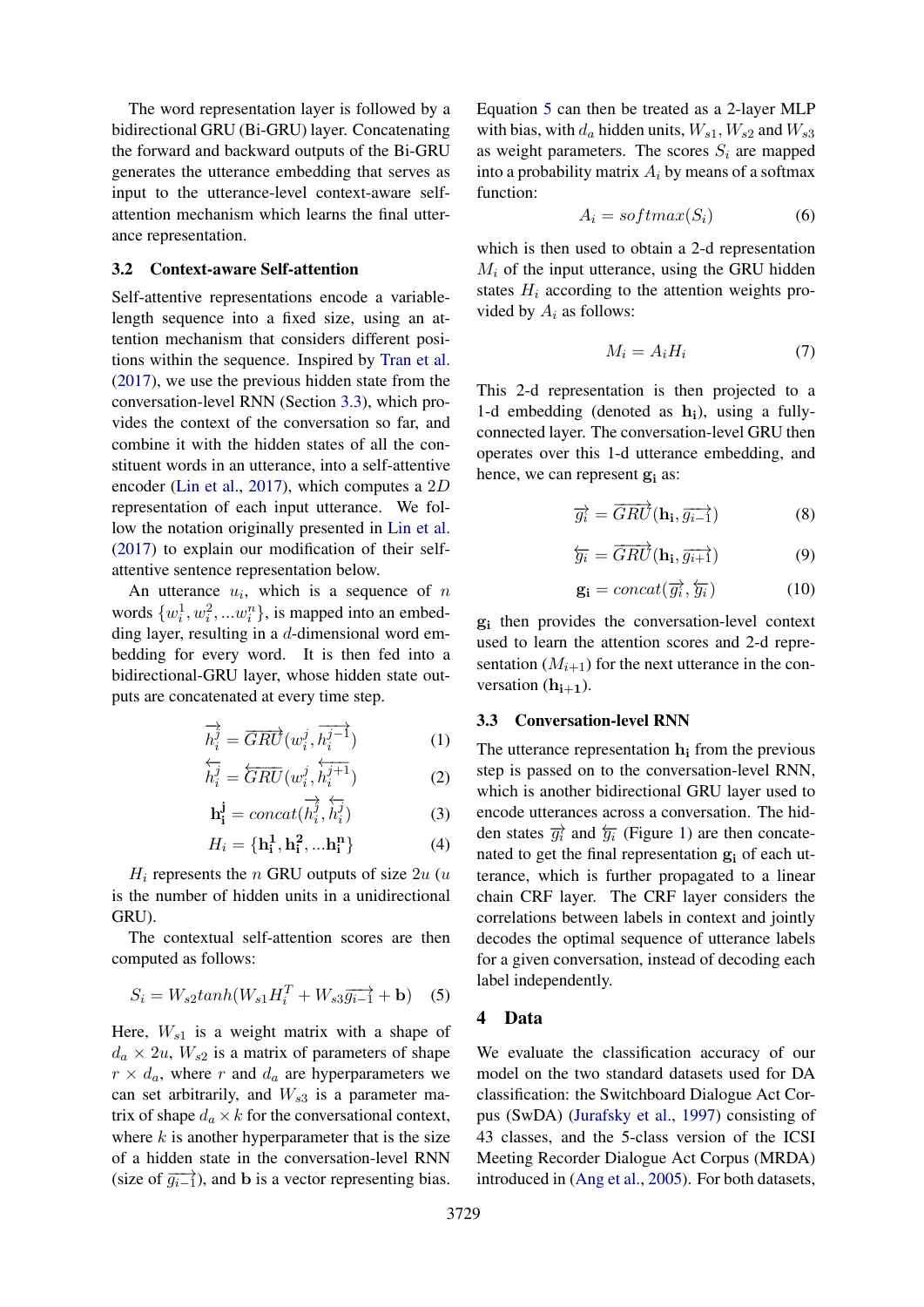<span id="page-3-0"></span>

| <b>Dataset</b> | $\mathbf{C}^{\prime}$ |     | $\overline{\text{train}}$ | <b>Validation</b> | <b>Test</b> |
|----------------|-----------------------|-----|---------------------------|-------------------|-------------|
| MRDA           |                       |     | 78k                       | .6k               |             |
| SwDA           |                       | 20k | 193k                      |                   |             |

Table 2: Number of utterances by dataset. |C| denotes number of classes and  $|V|$  is the vocabulary size.

we use the train, validation and test splits as defined in [Lee and Dernoncourt](#page-5-2) [\(2016\)](#page-5-2).

Table [2](#page-3-0) shows the statistics for both datasets. They are highly imbalanced in terms of class distribution, with the DA classes Statement-non-opinion and Acknowledge/Backchannel in SwDA and Statement in MRDA making up over 50% of the labels in each set.

## 5 Results

#### 5.1 Dialogue Act Classification

We compare the classification accuracy of our model against several other recent methods (Ta-ble [3\)](#page-3-1).<sup>[1](#page-3-2)</sup> Four approaches [\(Chen et al.,](#page-5-10) [2018;](#page-5-10) [Tran](#page-6-5) [et al.,](#page-6-5) [2017;](#page-6-5) [Ortega and Vu,](#page-5-4) [2017;](#page-5-4) [Shen and Lee,](#page-6-4) [2016\)](#page-6-4) use attention in some form to model the conversations, but none of them have explored selfattention for the task. The last three use CRFs in the final layer of sequence labeling. Only one other method [\(Chen et al.,](#page-5-10) [2018\)](#page-5-10) uses characterlevel word embeddings. All models and their variants were trained ten times and we report the average test performance. Our model outperforms state-of-the-art methods by 1.6% on SwDA, the primary dataset for this task, and comes within 0.6% on MRDA. It also beats a TF-IDF GloVe baseline (described in Section [5.2\)](#page-3-3) by 16.4% and 12.2%, respectively.

The improvements that the model is able to make over the other methods are significant, however, the gains on MRDA still fall short of the state-of-the-art by 0.6%. This can mostly be attributed to the conversation/context lengths and label noise at the conversation level. Conversations in MRDA (1493 utterances on average) are significantly longer than in SwDA (271 utterances on average). In spite of having nearly 12% the number

<span id="page-3-1"></span>

| Model                           | $SwD\overline{A}$ | <b>MRDA</b> |
|---------------------------------|-------------------|-------------|
| <b>TF-IDF GloVe</b>             | 66.5              | 78.7        |
| Kalchbrenner and Blunsom (2013) | 73.9              |             |
| Lee and Dernoncourt (2016)      | 73.9              | 84.6        |
| Khanpour et al. (2016)          | 75.8              | 86.8        |
| Ji et al. (2016)                | 77.0              |             |
| Shen and Lee $(2016)$           | 72.6              |             |
| Li and Wu $(2016)$              | 79.4              |             |
| Ortega and Vu (2017)            | 73.8              | 84.3        |
| Tran et al. (2017)              | 74.5              |             |
| Kumar et al. $(2018)$           | 79.2              | 90.9        |
| Chen et al. (2018)              | 81.3              | 91.7        |
| <b>Our Method</b>               | 82.9              | 91.1        |
| Human Agreement                 | 84.0              |             |

Table 3: DA Classification Accuracy

of labels (5 vs 43) compared to SwDA, MRDA has 6 times the normalized label entropy in its data. Consequently, due to the noise in label dependencies, and hence, in the inherent conversational structure, the model is not able to yield as big of a gain on the MRDA as it does on the SwDA. Consequently, learning long-range dependencies is a challenge because of noisier and longer path lengths in the network. This is illustrated in Figures [2](#page-4-0) and [3,](#page-4-1) which show for every class, the variation between the entropy of the previous label in a conversation, and the accuracy of that class. MRDA was found to have a high negative cor-relation<sup>[2](#page-3-4)</sup> (-0.68) between previous label entropy and accuracy, indicating the impact of label noise, which was compounded by longer conversations. On the other hand, SwDA was found to have a low positive correlation (+0.22), which could be compensated by significantly shorter conversations.

### <span id="page-3-3"></span>5.2 Utterance Representation Learning

One of the primary motivations for this work was to investigate whether one can improve performance by learning better representations for utterances. To address this, we retrained our model by replacing the utterance representation learning (utterance-level RNN + context-aware selfattention) component with various sentence representation learning methods (either pre-training them or learning jointly), and feeding them into the conversation-level recurrent layers in the hierarchical model, so that the performance is indicative of the quality of utterance representations.

There are three main categories of utterance representation learning approaches: (i) the baseline which uses a TF-IDF weighted sum of GloVe word embeddings; (ii) pre-trained on cor-

<span id="page-3-2"></span><sup>&</sup>lt;sup>1</sup>Contemporaneous to this submission, [\(Li et al.,](#page-5-17) [2018;](#page-5-17) [Wan et al.,](#page-6-6) [2018;](#page-6-6) [Ravi and Kozareva,](#page-6-7) [2018\)](#page-6-7) proposed different approaches for the task. We do not focus on them here per NAACL 2019 guidelines, however note that our system outperforms the first two. [\(Ravi and Kozareva,](#page-6-7) [2018\)](#page-6-7) bypasses the need for complex networks with huge parameters but its overall accuracy is 4.2% behind our system, despite being 0.2% higher on SwDA.

<span id="page-3-4"></span> $2$ Pearson's  $r$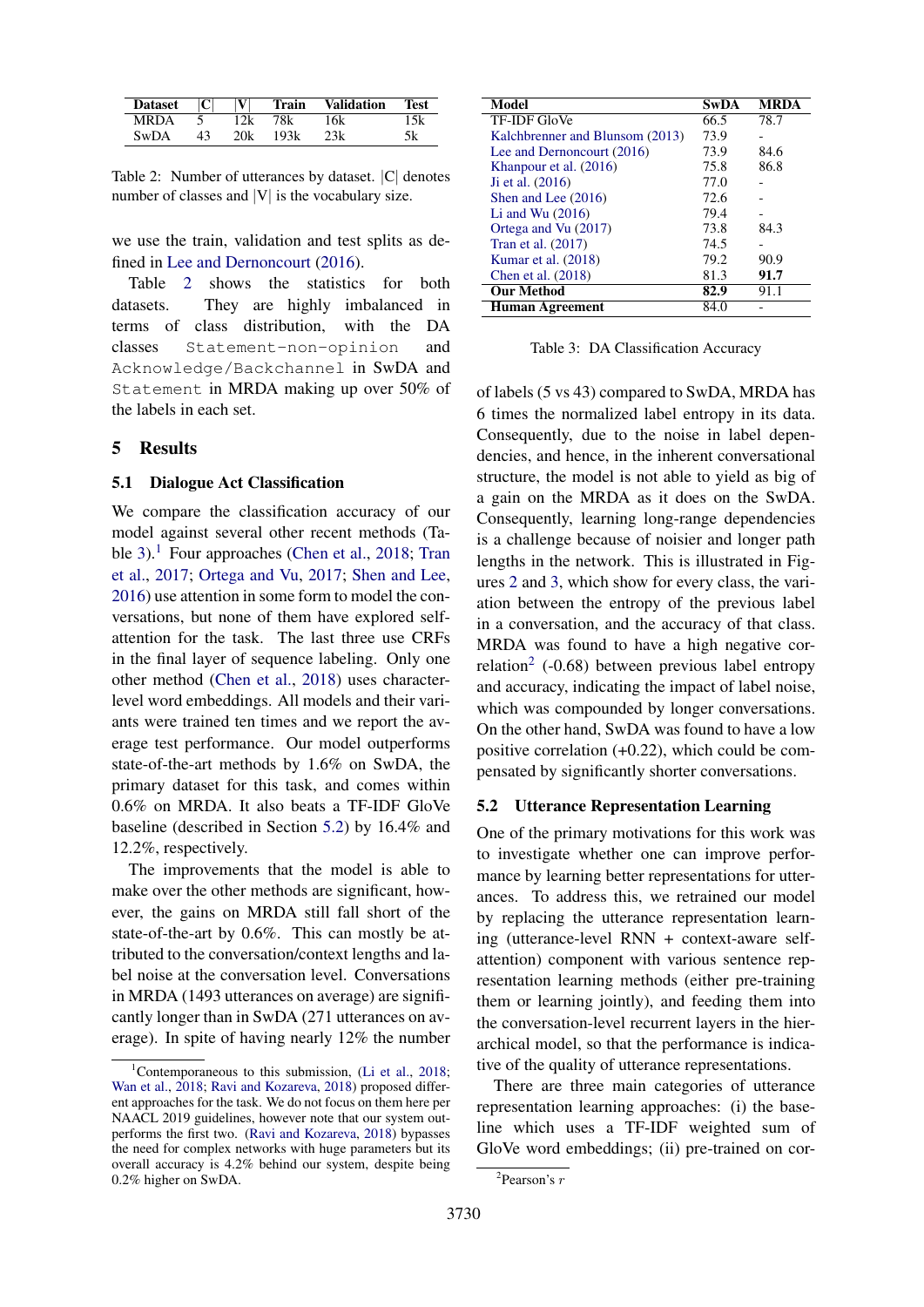<span id="page-4-2"></span>

| <b>Method</b>                | <b>SwDA</b> | MRDA |
|------------------------------|-------------|------|
| <b>Baseline</b>              |             |      |
| <b>TF-IDF GloVe</b>          | 66.5        | 78.7 |
| <b>Pre-trained on Corpus</b> |             |      |
| <b>Skip Thought Vectors</b>  | 72.6        | 82.8 |
| Paragraph vectors            | 72.5        | 82.6 |
| Joint Learning               |             |      |
| RNN-Encoder                  | 74.8        | 85.7 |
| Bi-RNN-LastState             | 76.2        | 85.4 |
| Bi-RNN-MaxPool               | 77.6        | 86.7 |
| <b>CNN</b>                   | 76.9        | 84.5 |
| $Bi-RNN + Attention$         | 80.1        | 87.7 |
| + Context                    | 81.8        | 89.2 |
| $Bi-RNN + Self-attention$    | 81.1        | 88.6 |
| $+$ Context                  | 82.9        | 91.1 |

Table 4: Performance of utterance representation methods when integrated with the hierarchical model

pus, where we first learn utterance representations on the corpus using Skip-Thought Vectors [\(Kiros et al.,](#page-5-18) [2015\)](#page-5-18) and Paragraph Vectors [\(Le and](#page-5-19) [Mikolov,](#page-5-19) [2014\)](#page-5-19), and then use them with the rest of the model; (iii) jointly learned with the DA classification task. Table [4](#page-4-2) describes the performance of different utterance representation learning methods when combined with the overall architecture on both datasets.

Introducing the word-level attention mechanism [\(Yang et al.,](#page-6-8) [2016\)](#page-6-8) enables the model to learn better representations by attending to more informative words in an utterance, resulting in better performance (Bi-RNN + Attention). The self-attention mechanism (Bi-RNN + Selfattention) leads to even greater overall improvements. Adding context information (previous recurrent state of the conversation) boosts performance significantly.

A notable aspect of our model is how contextual information is leveraged at different levels of the sequence modeling task. The combination of conversation-level contextual states for utterancerepresentation learning (+ Context) and a CRF at the conversation level to further inform conversation sequence modeling, leads to a collective performance improvement. This is particularly pronounced on the SwDA dataset: the two variants of the context-aware attention models (Bi-RNN + Attention + Context and Bi-RNN + Self-attention + Context) have significant performance gains.

### 6 Conclusion

We developed a model for DA classification with context-aware self-attention, which significantly outperforms earlier models on the commonly-used

<span id="page-4-0"></span>

Figure 2: Previous Label Entropy vs. Accuracy on the SwDA Dataset

<span id="page-4-1"></span>

Figure 3: Previous Label Entropy vs. Accuracy on the MRDA Dataset

SwDA dataset and is very close to state-of-the-art on MRDA. We experimented with different utterance representation learning methods and showed that utterance representations learned at the lower levels can impact the classification performance at the higher level. Employing self-attention, which has not previously been applied to this task, enables the model to learn richer, more effective utterance representations for the task.

As future work, we would like to experiment with other attention mechanisms such as multihead attention [\(Vaswani et al.,](#page-6-9) [2017\)](#page-6-9), directional self-attention [\(Shen et al.,](#page-6-10) [2018a\)](#page-6-10), block selfattention [\(Shen et al.,](#page-6-11) [2018b\)](#page-6-11), or hierarchical attention [\(Yang et al.,](#page-6-8) [2016\)](#page-6-8), since they have been shown to address the limitations of vanilla attention and self-attention by either incorporating information from different representation subspaces at different positions to capture both local and long-range context dependencies, encoding temporal order information, or by attending to context dependencies at different levels of granularity.

### Acknowledgements

The authors would like to thank Dimitris Alikaniotis, Maria Nadejde and Courtney Napoles for their insightful discussions, and the anonymous reviewers for their helpful comments.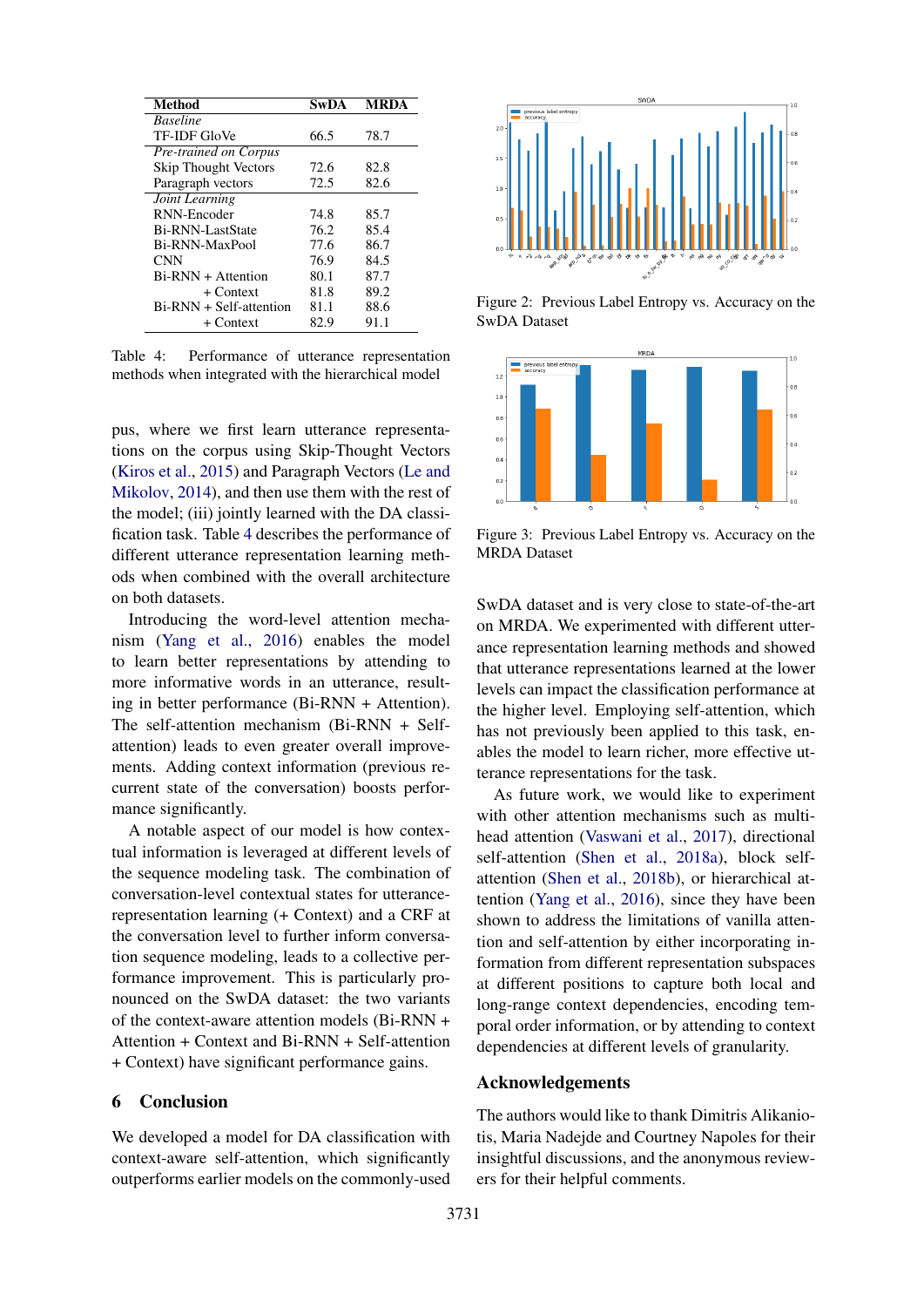### References

- <span id="page-5-1"></span>Jeremy Ang, Yang Liu, and Elizabeth Shriberg. 2005. [Automatic dialog act segmentation and classifica](https://doi.org/10.1109/ICASSP.2005.1415300)[tion in multiparty meetings.](https://doi.org/10.1109/ICASSP.2005.1415300) In *2005 IEEE International Conference on Acoustics, Speech, and Signal Processing, ICASSP '05*, pages 1061–1064.
- <span id="page-5-0"></span>John Langshaw Austin. 1975. *How to do things with words*. Oxford university press.
- <span id="page-5-10"></span>Zheqian Chen, Rongqin Yang, Zhou Zhao, Deng Cai, and Xiaofei He. 2018. [Dialogue act recognition via](https://doi.org/10.1145/3209978.3209997) [crf-attentive structured network.](https://doi.org/10.1145/3209978.3209997) In *The 41st International ACM SIGIR Conference on Research & Development in Information Retrieval*, SIGIR '18, pages 225–234. ACM.
- <span id="page-5-13"></span>Jason Chiu and Eric Nichols. 2016. [Named entity](http://aclweb.org/anthology/Q16-1026) [recognition with bidirectional lstm-cnns.](http://aclweb.org/anthology/Q16-1026) *Transactions of the Association for Computational Linguistics*, 4:357–370.
- <span id="page-5-5"></span>Yangfeng Ji, Gholamreza Haffari, and Jacob Eisenstein. 2016. [A latent variable recurrent neural net](https://doi.org/10.18653/v1/N16-1037)[work for discourse-driven language models.](https://doi.org/10.18653/v1/N16-1037) In *Proceedings of the 2016 Conference of the North American Chapter of the Association for Computational Linguistics: Human Language Technologies*, pages 332–342. Association for Computational Linguistics.
- <span id="page-5-16"></span>Dan Jurafsky, Liz Shriberg, and Debra Biasca. 1997. [Switchboard SWBD-DAMSL shallow-discourse](http://www.stanford.edu/~jurafsky/ws97/manual.august1.html)[function annotation coders manual, draft 13.](http://www.stanford.edu/~jurafsky/ws97/manual.august1.html) Technical report, University of Colorado at Boulder Technical Report 97-02.
- <span id="page-5-6"></span>Nal Kalchbrenner and Phil Blunsom. 2013. [Recurrent](http://aclweb.org/anthology/W13-3214) [convolutional neural networks for discourse com](http://aclweb.org/anthology/W13-3214)[positionality.](http://aclweb.org/anthology/W13-3214) In *Proceedings of the Workshop on Continuous Vector Space Models and their Compositionality*, pages 119–126. Association for Computational Linguistics.
- <span id="page-5-3"></span>Hamed Khanpour, Nishitha Guntakandla, and Rodney Nielsen. 2016. [Dialogue act classification in](http://aclweb.org/anthology/C16-1189) [domain-independent conversations using a deep re](http://aclweb.org/anthology/C16-1189)[current neural network.](http://aclweb.org/anthology/C16-1189) In *Proceedings of COLING 2016, the 26th International Conference on Computational Linguistics: Technical Papers*, pages 2012– 2021. The COLING 2016 Organizing Committee.
- <span id="page-5-18"></span>Ryan Kiros, Yukun Zhu, Ruslan R Salakhutdinov, Richard Zemel, Raquel Urtasun, Antonio Torralba, and Sanja Fidler. 2015. [Skip-thought vectors.](http://papers.nips.cc/paper/5950-skip-thought-vectors.pdf) In *Advances in Neural Information Processing Systems 28*, pages 3294–3302.
- <span id="page-5-9"></span>Harshit Kumar, Arvind Agarwal, Riddhiman Dasgupta, and Sachindra Joshi. 2018. [Dialogue act sequence](https://www.aaai.org/ocs/index.php/AAAI/AAAI18/paper/view/16706) [labeling using hierarchical encoder with CRF.](https://www.aaai.org/ocs/index.php/AAAI/AAAI18/paper/view/16706) In *Proceedings of the Thirty-Second AAAI Conference on Artificial Intelligence, (AAAI-18)*, pages 3440– 3447.
- <span id="page-5-19"></span>Quoc V. Le and Tomas Mikolov. 2014. [Distributed rep](http://jmlr.org/proceedings/papers/v32/le14.html)[resentations of sentences and documents.](http://jmlr.org/proceedings/papers/v32/le14.html) In *Proceedings of the 31th International Conference on Machine Learning, ICML 2014*, pages 1188–1196.
- <span id="page-5-2"></span>Ji Young Lee and Franck Dernoncourt. 2016. [Sequen](https://doi.org/10.18653/v1/N16-1062)[tial short-text classification with recurrent and con](https://doi.org/10.18653/v1/N16-1062)[volutional neural networks.](https://doi.org/10.18653/v1/N16-1062) In *Proceedings of the 2016 Conference of the North American Chapter of the Association for Computational Linguistics: Human Language Technologies*, pages 515–520. Association for Computational Linguistics.
- <span id="page-5-17"></span>Ruizhe Li, Chenghua Lin, Matthew Collinson, Xiao Li, and Guanyi Chen. 2018. [A dual-attention hierarchi](http://arxiv.org/abs/1810.09154)[cal recurrent neural network for dialogue act classi](http://arxiv.org/abs/1810.09154)[fication.](http://arxiv.org/abs/1810.09154) *CoRR*, abs/1810.09154.
- <span id="page-5-7"></span>Wei Li and Yunfang Wu. 2016. [Multi-level gated re](http://aclweb.org/anthology/C16-1185)[current neural network for dialog act classification.](http://aclweb.org/anthology/C16-1185) In *Proceedings of COLING 2016, the 26th International Conference on Computational Linguistics: Technical Papers*, pages 1970–1979. The COLING 2016 Organizing Committee.
- <span id="page-5-15"></span>Zhouhan Lin, Minwei Feng, Cicero Nogueira dos Santos, Mo Yu, Bing Xiang, Bowen Zhou, and Yoshua Bengio. 2017. [A structured self-attentive sentence](https://openreview.net/forum?id=BJC_jUqxe) [embedding.](https://openreview.net/forum?id=BJC_jUqxe) In *International Conference on Learning Representations 2017 (Conference Track)*.
- <span id="page-5-8"></span>Yang Liu, Kun Han, Zhao Tan, and Yun Lei. 2017. [Us](https://doi.org/10.18653/v1/D17-1231)[ing context information for dialog act classification](https://doi.org/10.18653/v1/D17-1231) [in dnn framework.](https://doi.org/10.18653/v1/D17-1231) In *Proceedings of the 2017 Conference on Empirical Methods in Natural Language Processing*, pages 2170–2178. Association for Computational Linguistics.
- <span id="page-5-14"></span>Xuezhe Ma and Eduard Hovy. 2016. [End-to-end se](https://doi.org/10.18653/v1/P16-1101)[quence labeling via bi-directional lstm-cnns-crf.](https://doi.org/10.18653/v1/P16-1101) In *Proceedings of the 54th Annual Meeting of the Association for Computational Linguistics (Volume 1: Long Papers)*, pages 1064–1074. Association for Computational Linguistics.
- <span id="page-5-4"></span>Daniel Ortega and Ngoc Thang Vu. 2017. [Neural](https://doi.org/10.18653/v1/W17-5530)[based context representation learning for dialog act](https://doi.org/10.18653/v1/W17-5530) [classification.](https://doi.org/10.18653/v1/W17-5530) In *Proceedings of the 18th Annual SIGdial Meeting on Discourse and Dialogue*, pages 247–252. Association for Computational Linguistics.
- <span id="page-5-11"></span>Jeffrey Pennington, Richard Socher, and Christopher Manning. 2014. [Glove: Global vectors for word](http://www.aclweb.org/anthology/D14-1162) [representation.](http://www.aclweb.org/anthology/D14-1162) In *Proceedings of the 2014 Conference on Empirical Methods in Natural Language Processing (EMNLP)*, pages 1532–1543. Association for Computational Linguistics.
- <span id="page-5-12"></span>Matthew Peters, Mark Neumann, Mohit Iyyer, Matt Gardner, Christopher Clark, Kenton Lee, and Luke Zettlemoyer. 2018. [Deep contextualized word repre](https://doi.org/10.18653/v1/N18-1202)[sentations.](https://doi.org/10.18653/v1/N18-1202) In *Proceedings of the 2018 Conference of the North American Chapter of the Association for Computational Linguistics: Human Language*